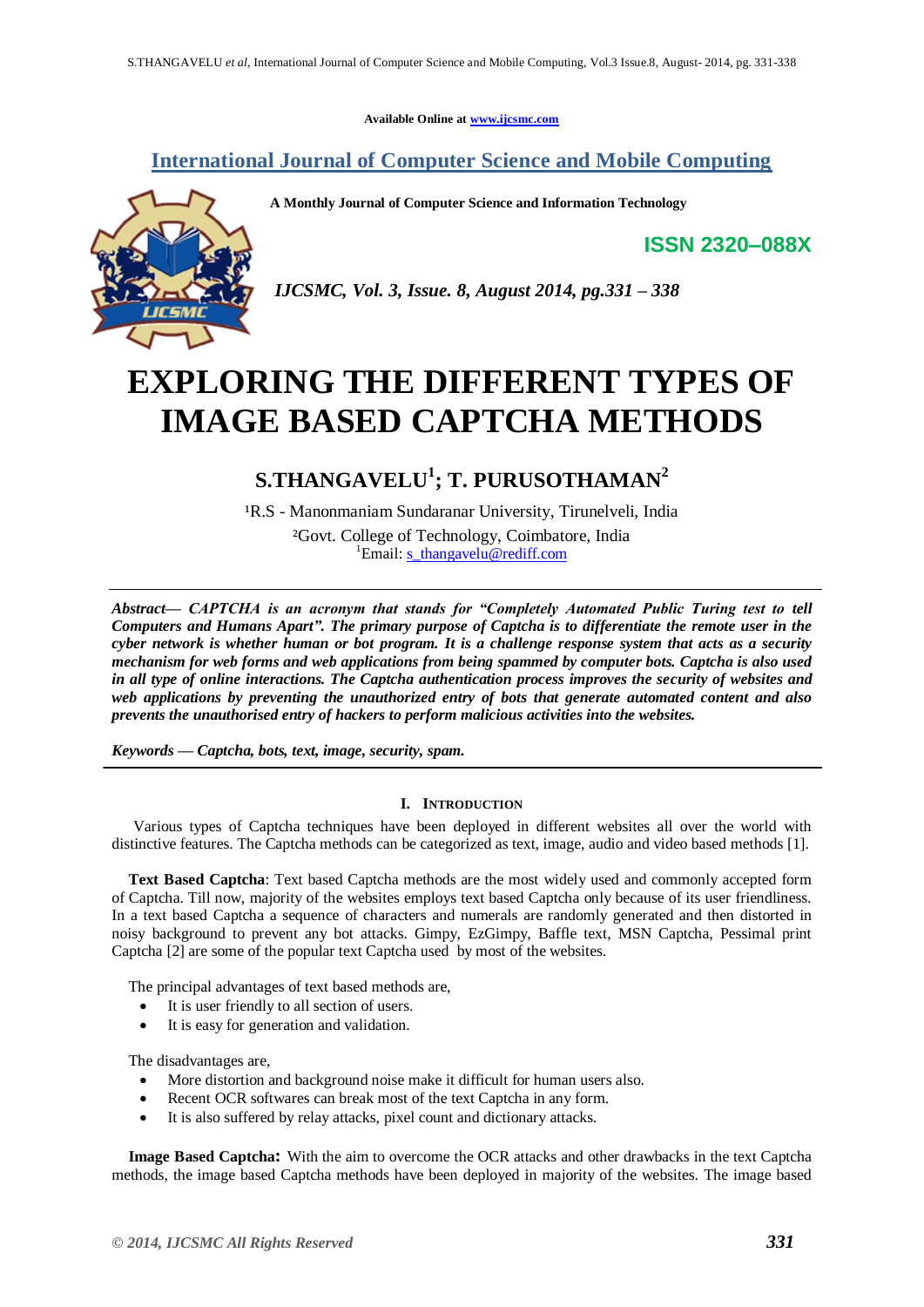Captcha methods are designed based on the image recognition concept of the user. Humans have the ability to recognize different types of images and capable to identify different patterns also. In the image based Captcha methods the users need to recognize the images and to perform different kind of actions such as solving a quiz or puzzles, matching different symbols or objects, identify human faces etc.

The primary advantages are,

- It is an alternate for the text Captcha
- Humans like images than text. Hence it builds interest to solve the Captcha by humans
- Become a robust challenge for the OCR software

**Audio-Based Captcha**: The audio based Captcha [3] methods employs audio clipping as Captcha. The Captcha generation program picks a word or a sequence of numbers at random and turns them into a sound clip using suitable software. In some applications the sound clip is distorted and presented to the user. The human users need to identify and enter the correct word for authentication. But it is a difficult task for the bot programs. This Captcha test is based on the perceptive capacity of human to the language and the accent which is not feasible for the bots. This type of Captcha is particularly useful for the visually disabled users, but difficult for the users with hearing impairments. Also the user needs good knowledge in English.

**Video Based Captcha:** In the video based Captcha [4] methods a video clipping is randomly selected and presented to the user. The video clipping normally contains three or more key words. Sometimes the videos may be picked from a public domain like YouTube and used it as Captcha. The users need to watch the video, identify the words and submit in the text box for authentication. The disadvantages are,

- Large video file size needs extra download time or require high bandwidth.
- User needs more concentration to identify the words in the video.

#### **II. APPLICATIONS OF CAPTCHA**

Captcha has a variety of applications for keeping the websites and web applications secure. These include,

**Online Polls:** Captcha can be used in online poll websites to guard them from the bots entry into the polls and fabricate the results. Thus it increases the reliability and accuracy of the online polls.

**Blogs and Forums:** Captcha can be also be used as a protective method to prevent Spam comments on blogs and forums by the Internet bots

**Email account registration:** Sometimes Email services such as Gmail, Rediffmail, Yahoomail and other Email service providers are flooded by huge number of free email account request by computer bots. In order to prevent this type of bot attacks, Captcha is introduced in the account signup page.

**Preventing forged registrations:** Spam bots everywhere on the Internet, searches for any type of signup forms to fill in automatically. Captcha on signup page can distinguish a human and bots. Thus it blocks the unauthorized entry of bots to auto fill the registration forms.

**Search engine bots:** Search engine bots are nothing but automated programs that systematically browse the web pages and add them to the search engine index. Captcha can be used restrict the web pages that are not to be indexed by the bots in search results.

**Dictionary Attacks:** Captcha can also be used to prevent dictionary attacks on passwords by iterations.

**Secure online shopping:** Captcha in the billing page ensures the presence of humans and prevents the bots to make any spam and fake orders in the online stores and other e-commerce activities.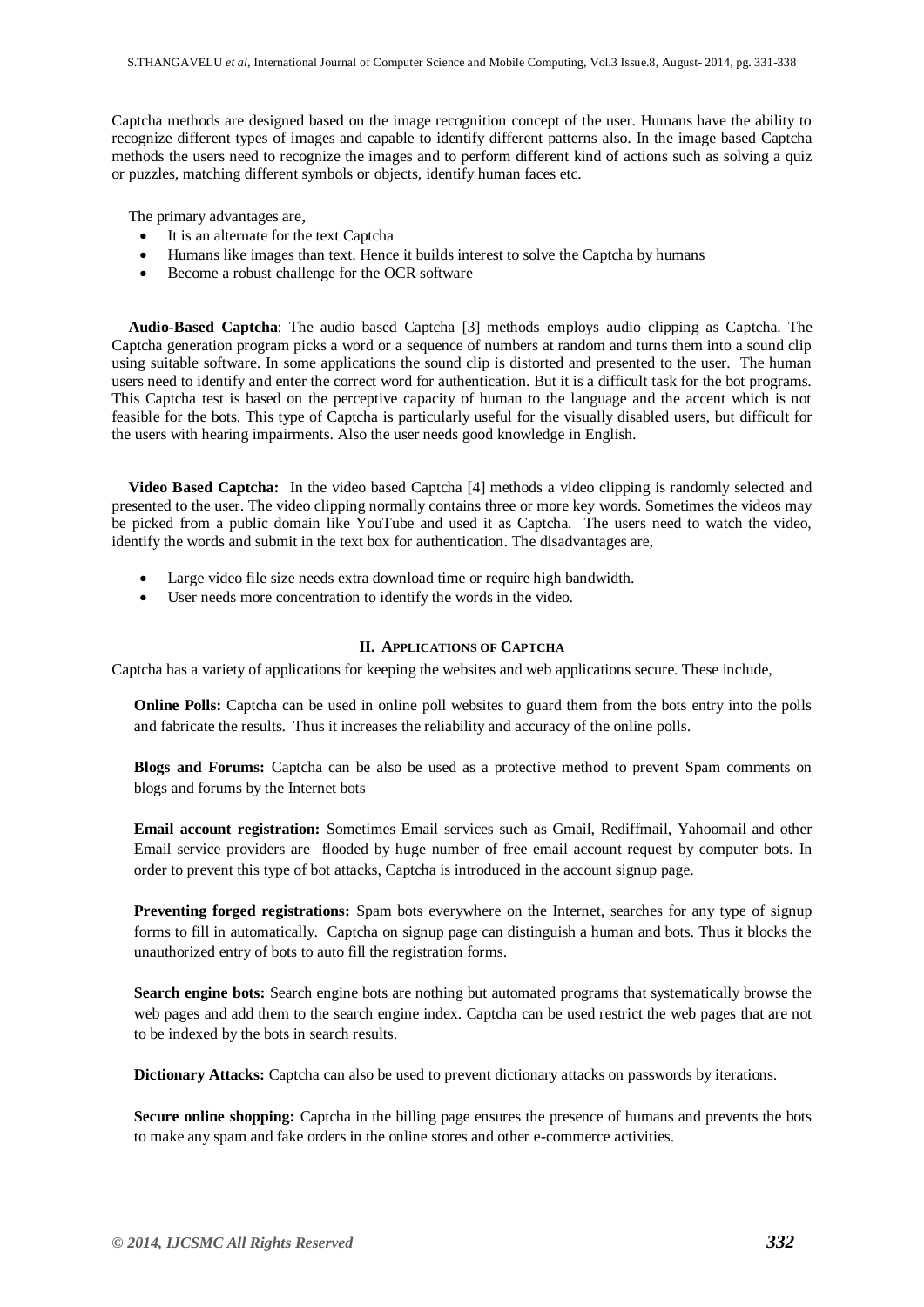#### **III.DIFFERENT TYPES OF IMAGE BASED CAPTCHA METHODS**

The section describes the different types of Image Captcha methods based on image recognition and pattern matching concept which are in use by different web applications. Their perceptions in web applications are also illustrated.

**ESP PIX Captcha**: ESP known as extrasensory perception or sixth sense is the exclusive property of humans. This can be used to differentiate humans and bots. Hence an ESP game [5] has been deployed as a Captcha method for the web security. Later it was extended as ESP PIX Captcha. The ESP PIX Captcha needs a large database of labeled images. The Captcha generation program picks multiple images of the same object at random, and presents them to the user. The user has to look all the set of pictures and then select the word that best describes all the images. The figure.1. shows the ESP PIX Captcha image.



Figure 1. ESP PIX Captcha

**Kittenauth Captcha**: Kittenauth is another interesting image based Captcha. It uses the pictures of popular animals, birds and other living things as Captcha image. Identifying animal images are easy for human and it will be very difficult for the bot programs. Figure 2. shows the kittenauth Captcha image.



Figure 2. Kittenauth Captcha image

**Assira Captcha**: Assira means Animal Species Image Recognition for Restricting Access [6] is another human interactive proof devised by Microsoft. This method utilizes the images from www.petfinder.com to design the Captcha. A group of images consisting of cats and dogs were presented to the user. The user is asked to identify all images of cats out of the twelve pet animals. This is a challenge to the image recognition capacity of humans. The user has to look all the twelve images and click all the answer images. Figure 3. shows the Assira Captcha image.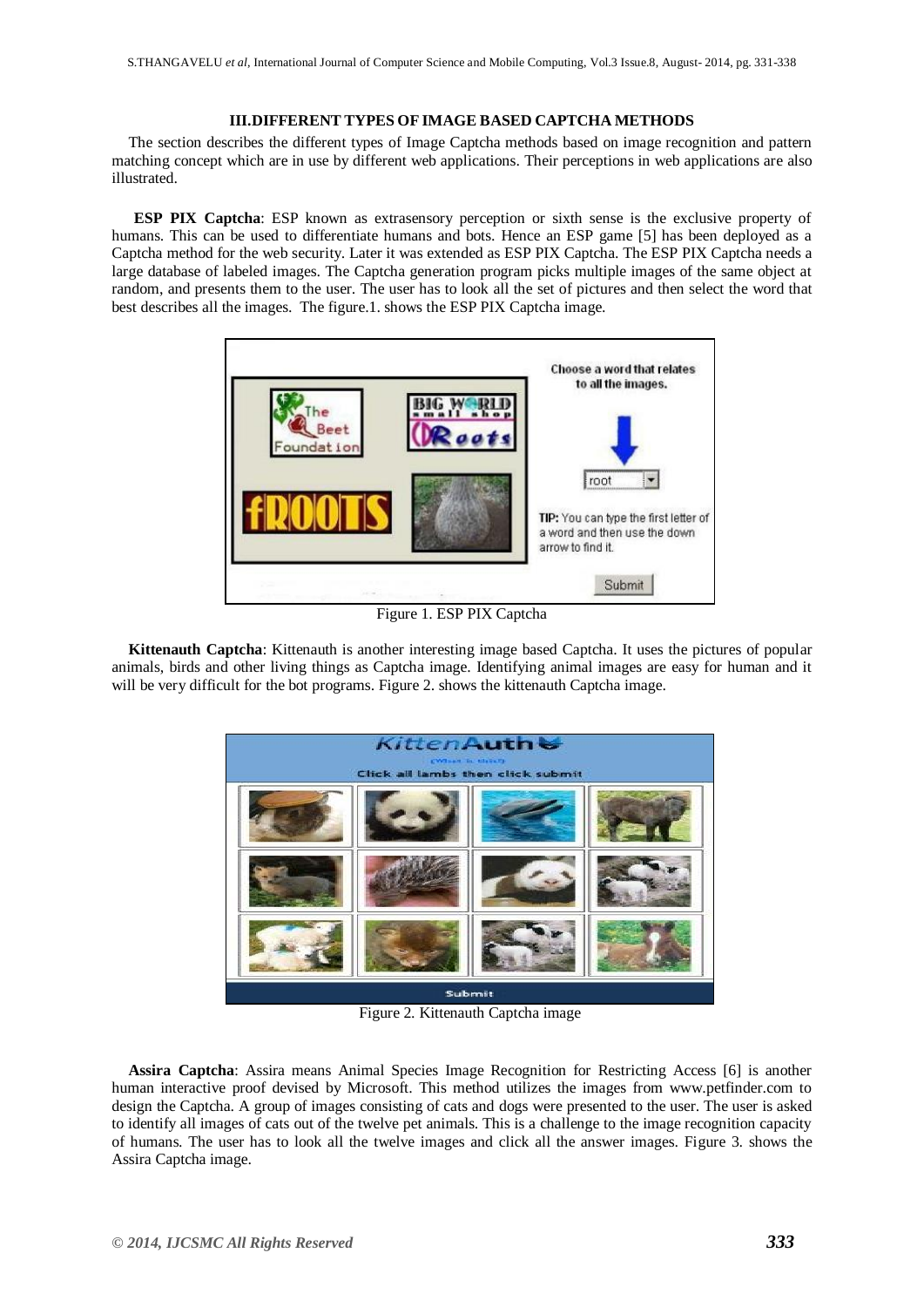

Figure 3. Assira Captcha image.

**Picatcha:** Picatcha is slightly different from other image based Captcha methods. This method was developed by a group of research team in University of California, Berkeley. It exhibits a set of different objects which includes a group of closely related object images. The user needs to select and click one or more images of a particular object to prove as human. Figure 4. shows the Picatcha image.



Figure 4. Picatcha image

**AgeCaptcha**: AgeCaptcha [7] is another image based Captcha. In this method age indeterminate faces are sequentially displayed to the user along with predefined response categories. Then, the user is asked to identify the age group of each face by selecting one of the response categories. The human users are capable of differentiating the different age group of the image displayed. Sometimes the image may be other parts of the body also. This will be challenging task for the bots. Figure 5. shows the AgeCaptcha.



Figure 5. AgeCaptcha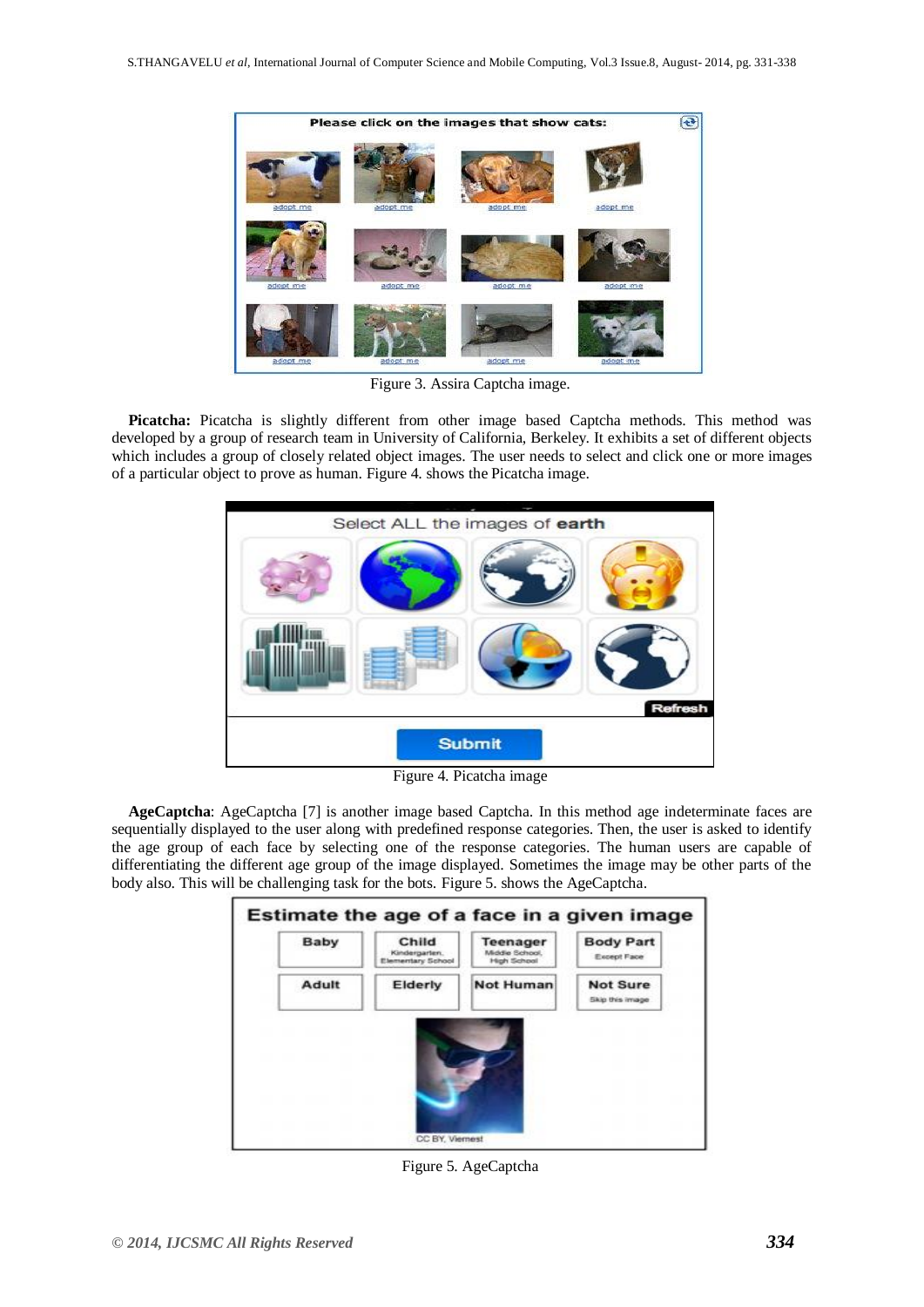**Collage Captcha**: Collage Captcha [8] is another interesting image based Captcha which challenges the image recognition capacity of the human. Collage is an art of making a picture with different objects. In this method also different objects were presented to the user in different orientation. The users need to concentrate on every object and then select the requested image to get authentication. Figure 6. shows the collage Captcha image.



Figure 6. collage Captcha

**Hybrid Collage Captcha**: Hybrid Collage Captcha [9] is another type of collage Captcha with two step authentication. The Captcha displays one goal image and six option images. The user has to identify the target image which is similar to the goal image and then enter the text below the target image for authentication. This becomes a tough challenge for the bots. Humans only can complete the test and get authenticated. The figure 7. shows the hybrid collage Captcha.



Figure 7. Hybrid collage Captcha

**Image orientation Captcha**: In the Image orientation Captcha [10] a randomly rotated image is displayed to the user. In this image recognition task, the user requires to identify the correct orientation of the image and adjust gradually the randomly rotated images to their upright orientation for authentication. Rotating images to their upright orientation is a difficult task for bots, and this is possible only for humans. The figure 8. shows the Image orientation Captcha.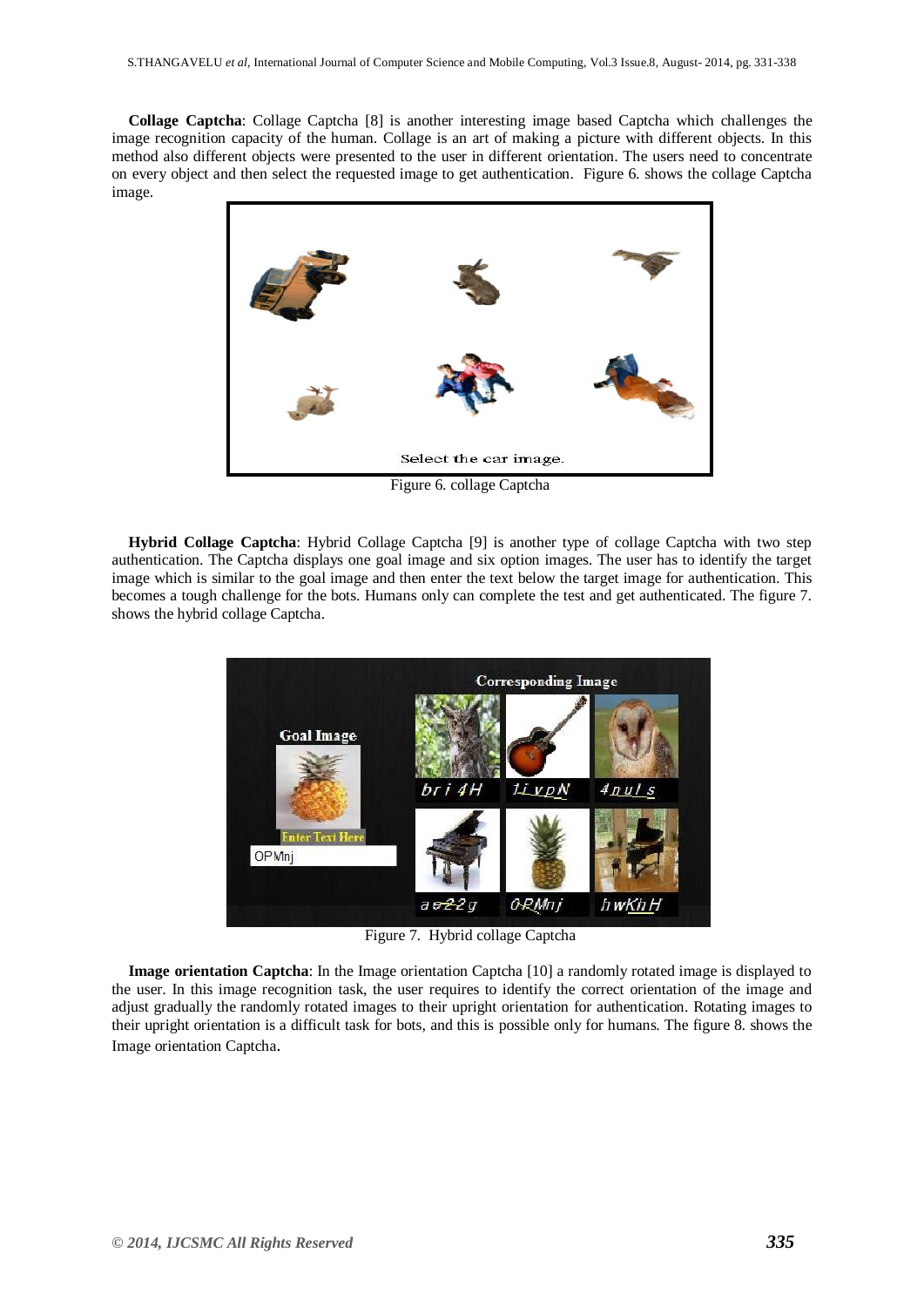

Figure 8. Image orientation Captcha

**Imagination Captcha**: Imagination Captcha [11] also designed with two step authentication. In the first step the user has to find and click on the geometric centre of the image. The image consists of multiple photos selected from a database. In the second step, the user is presented with another photo and asked to pick a suitable caption for it from a list of choices given in the drag down box. Figure 9. shows the Imagination Captcha.



Figure 9. Imagination Captcha

**PlayThru Captcha**: PlayThru is another image based Captcha security method. It is an alternative to the traditional text based Captcha method in which the user has to play a mini game with physical activities, such as dragging and dropping. Playing game or physical activities are possible only for humans whereas it is a challenging task for the bots. Figure 10. shows the PlayThru Captcha. In this Captcha the user have to click and drag the object to the destination to prove him as human.



Figure 10. PlayThru Captcha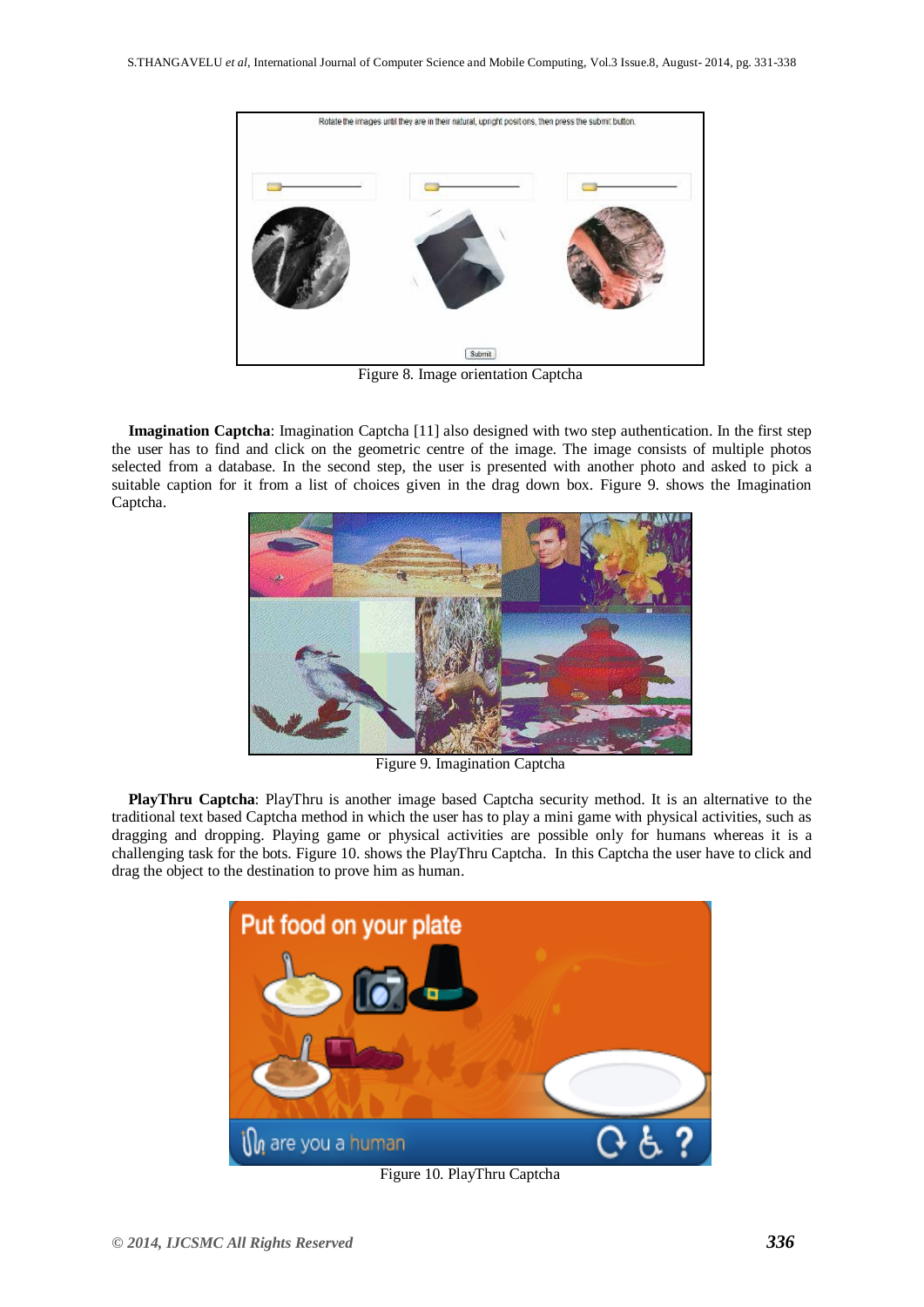**Confident Captcha**: Confident Captcha [12] is another image based Captcha method to prevent malicious bots entry into the web applications. It is based on click operations in multiple steps. To get authentication the user need to click the specific images correctly to prove, they are human. The figure 11. shows the confident Captcha image. The confident Captcha needs a large database of different images for its operation.



Figure 11. Confident Captcha image

#### **IV.CONCLUSION**

The primary purpose of implementing Captcha in all the websites is to prevent the unauthorized entry and access of bots into the web services. The bots perform malicious activities in the web applications which need to be prevented. Traditional text based Captcha methods have been deployed for a very long period. The enormous growth of OCR software becomes a remarkable threat to the of text Captcha security. Hence novel image based Captcha methods with different concepts and methods have been employed to increase the security of the web applications. The image Captcha methods also has some disadvantages.

- Image Captcha methods are difficult for the blind users, low vision and color blindness users.
- It is suffered by machine learning and edge detection attacks.
- Image Captcha also experiences pixel count and random guess attacks.

Moreover the image based Captcha methods makes fun and interesting for humans. It is easy for humans to solve and so they will stay with the web applications. Hence the Captcha usability also increased.

## **REFERENCES**

- [1] Riswan Ur Rahman, 2012, 'Survey on Captcha Systems', Journal of Global Research in Computer Science, vol.3, no: 6.
- [2] Coates, A.L, S. Bired & J. Fateman, 2003, 'Pessimal Print: A Reverse Turing Test', International Journal on Document Analysis and Recognition, vol.5, no.2, pp 158-163.
- [3] Gao et al, 2010, 'An audio CAPTCHA to distinguish humans from computers', in: 3rd International Symposium on Electronic Commerce and Security, pp 265–269.
- [4] Kluever, 2009, 'Balancing Usability and Security in a Video Captcha', in: Proceedings of the 5th Symposium on Usable Privacy and Security, pp 1–14.
- [5] Luis von Ahn, 2004, 'Labeling Images with a Computer Game', in: Proceedings of the SIGCHI Conference on Human Factors in Computing Systems.
- [6] Elson, 2007, 'Asirra: a Captcha that exploits interest-aligned manual image categorization', in: Proceedings of the 2007 ACM, pp 366–374.
- [7] Jonghak Kim et al, 2014, 'AgeCAPTCHA: an Image-based Captcha that Annotates Images of Human Faces with their Age Groups' , Transactions on Internet and Information Systems Vol. 8, No. 3.
- [8] M. Shirali-Shahreza & S. Shirali-Shahreza, 2007, 'Collage CAPTCHA', in: 9th International Symposium on Signal Processing and Its Applications, Sharjah. pp. 1-4.
- [9] Divya Shanker, Prashant Gupta and Aditya Jaiswal, 2013, 'Hybrid Collage CAPTCHA', International Journal of Communication and Computer Technologies Vol.1, No.31, Issue: 05.